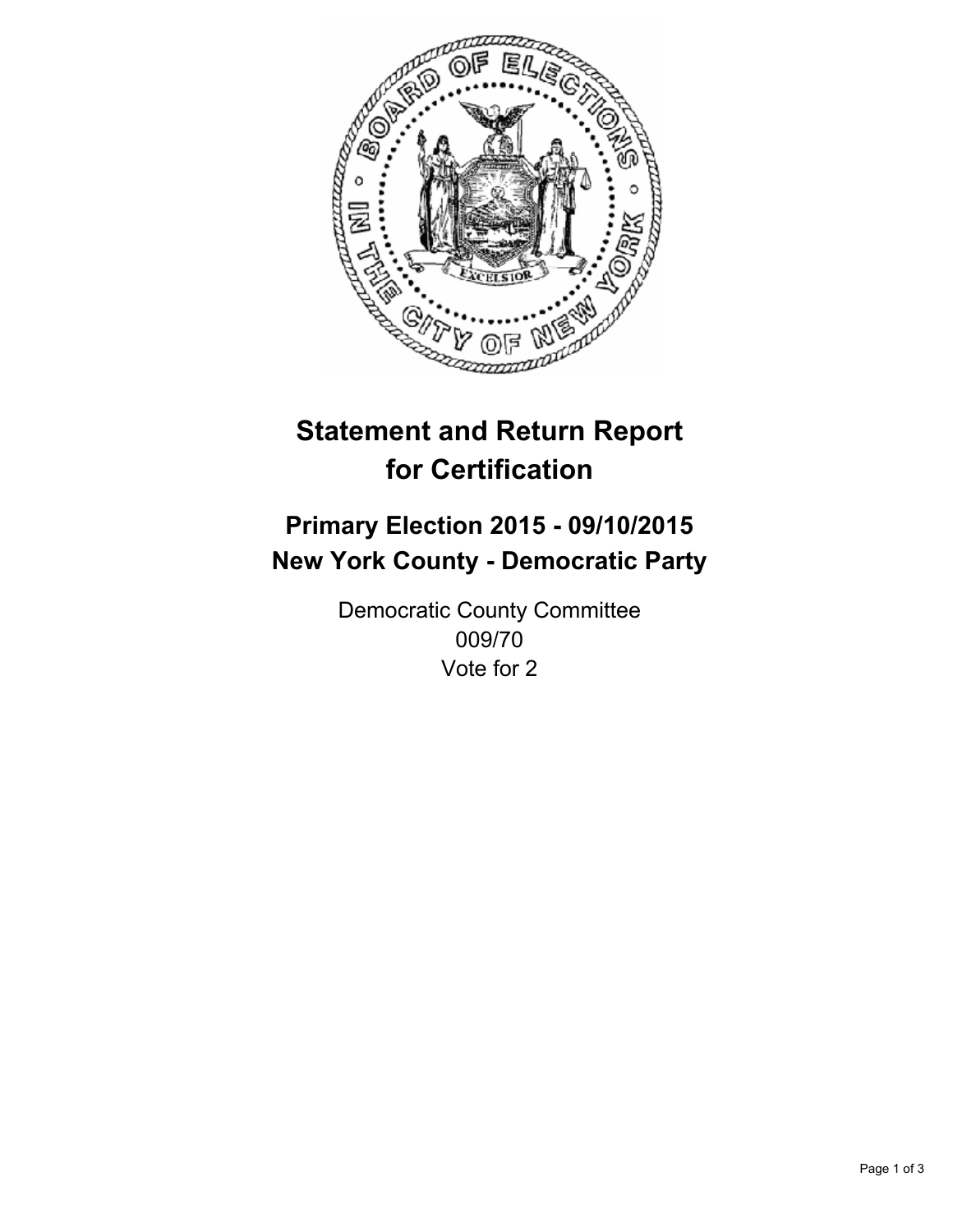

#### **Assembly District 70**

| <b>PUBLIC COUNTER</b>                                    | 104            |
|----------------------------------------------------------|----------------|
| ABSENTEE/MILITARY                                        | $\overline{2}$ |
| <b>AFFIDAVIT</b>                                         | 2              |
| <b>Total Ballots</b>                                     | 108            |
| Less - Inapplicable Federal/Special Presidential Ballots | 0              |
| <b>Total Applicable Ballots</b>                          | 108            |
| <b>SYLVIA BURNS</b>                                      | 62             |
| <b>MILAGROS GARCIA</b>                                   | 58             |
| <b>HIRAM SMITH</b>                                       | 11             |
| ROBERT SMITH                                             | 20             |
| <b>Total Votes</b>                                       | 151            |
| Unrecorded                                               | 65             |